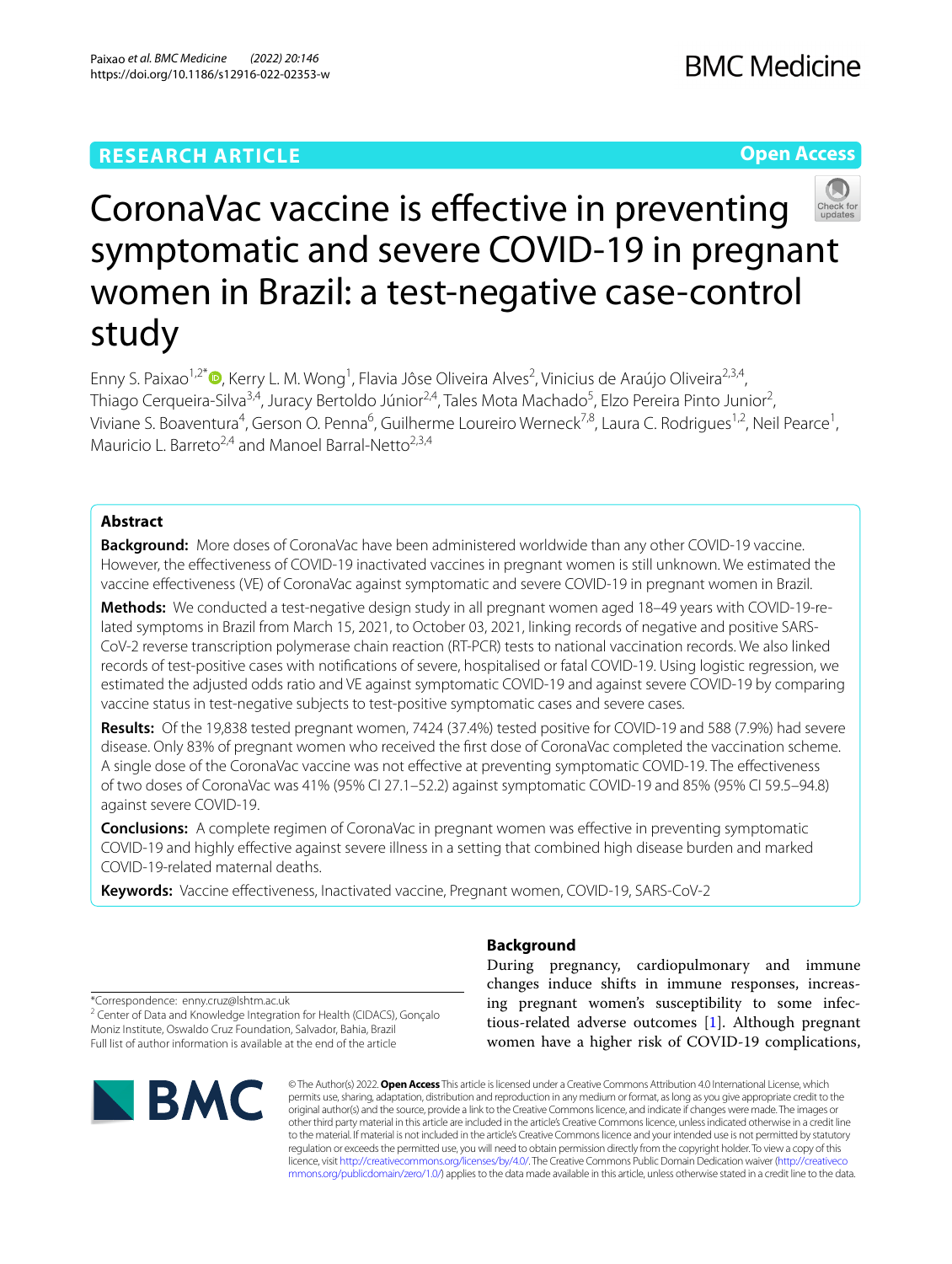need intensive care and mechanical ventilation and have a higher fatality [\[2](#page-6-1)], they were excluded from most COVID-19 vaccine trials  $[3]$  $[3]$ . There is considerable interest in establishing the safety and efficacy/effectiveness of COVID-19 vaccines in this population [[4\]](#page-6-3). Several observational studies of vaccine efectiveness (VE) were recently conducted  $[5-8]$  $[5-8]$ , but those studying pregnant women were restricted to mRNA vaccines [\[9](#page-6-6)[–13](#page-6-7)].

More doses of CoronaVac, an inactivated virus vaccine, have been administered than any other COVID-19 vaccine, mainly in low- and middle-income countries due to logistic constraints of cold chain and lower cost compared to mRNA vaccines. Many low- and middle-income countries are conducting vaccination campaigns using CoronaVac [\[5](#page-6-4)], and some countries, like Brazil, offer CoronaVac to pregnant women. On January 17, 2021, the Brazilian Ministry of Health initiated COVID-19 vaccination with two CoronaVac doses and 2 to 4 weeks between doses (Additional file  $1$ : Table S1). The policy followed internationally agreed priorities [[14\]](#page-6-9). On March 15, 2021, pregnant women with co-morbidities and in occupations considered, on balance, to be at high risk became eligible to receive COVID-19 vaccine [\[15\]](#page-6-10). On April 26, this recommendation was expanded to include all pregnant women  $[16]$  $[16]$ . Although the exact figures for pregnant women are unclear, we anticipated that enough pregnant women would have been vaccinated to make it possible to evaluate vaccine efectiveness in pregnant women: Brazil combines a sufficient vaccine coverage (more than 50% of the population with two doses) [\[17](#page-6-12)], more than 21 million cases and 600,000 deaths (October 2021) [[18\]](#page-6-13), and a considerable number of maternal deaths [[19,](#page-6-14) [20](#page-6-15)].

In this observational study of routine data in Brazil, we estimated the vaccine efectiveness (VE) of the CoronaVac vaccine against symptomatic and against severe COVID-19 in pregnant women using a test-negative design (TND).

# **Methods**

# **Objectives and study design**

The primary objective of this study was to estimate the VE of the CoronaVac vaccine against COVID-19 in pregnant women. We did that by conducting a test-negative design (TND) in all pregnant women in Brazil who had an RT-PCR test for COVID-19. We estimated the efectiveness of the vaccine against symptomatic COVID by comparing women's vaccine status in symptomatic women with a positive test to vaccine status in those with a negative test and the effectiveness against severe COVID-19 (by vaccine status in those with severe, hospitalised or fatal COVID-19 with the vaccine status of those with a negative test).

## **Data sources**

All data used was abstracted from 3 routinely collected sources: the national surveillance system for RT-PCR test for COVID-19 (e-SUS Notifca), the information system for severe acute respiratory illness (SIVEP-Gripe) and the national immunisation system (SI-PNI).

## *e‑SUS Notifca*

This database contains information on all suspected cases of COVID-19 recorded in the country. It includes all positive and negative RT-PCR test results and information on residence, demographic and clinical data of individuals, such as the presence of co-morbidities and pregnancy status (so we can identify women registered during pregnancy) and presence of symptoms, with acute respiratory diseases defned as the presence of at least two of the following signs and symptoms: fever (even if referred), chills, sore throat, headache, cough, runny nose and loss or change to a sense of smell or taste  $[21]$  $[21]$  $[21]$ . Asymptomatic individuals with an RT-PCR test were not included in this study, independent of the test result.

### *SIVEP‑Gripe*

SIVEP-Gripe is the national register for severe acute respiratory syndrome (SARS) in Brazil, created after the infuenza pandemic of 2009. In 2020, it was expanded to include COVID-19. All COVID-19 hospitalisations and deaths are meant to be registered in this system [\[22](#page-7-0)]. In SIVEP-Gripe, severe acute respiratory illness is defned as an individual with acute respiratory disease who presents dyspnea/respiratory discomfort, persistent pressure or pain in the chest and oxygen saturation less than 95% without oxygen or cyanosis of the lips or face [\[22](#page-7-0)]. Individuals who died with severe acute respiratory illness independent of hospitalisation are also registered. By linking these data with e-SUS Notifca, we identifed which pregnant women in e-SUSNotify with a positive RT-PCR test progressed to severe disease.

# *SI‑PNI*

SI-PNI contains data on all vaccines administered in Brazil. COVID-19 vaccines are administered by health services and recorded in point-of-care applications [[23\]](#page-7-1). From SI-PNI, we extracted information on which COVID-19 vaccine was received with frst and second doses dates. By linking these data with the data on pregnant women in the other fles, we were able to determine (i) which pregnant women who tested negative for COVID-19 had been vaccinated, (ii) which pregnant women with confrmed symptomatic COVID-19 infections had been vaccinated and (iii) which pregnant women with severe COVID-19-associated severe case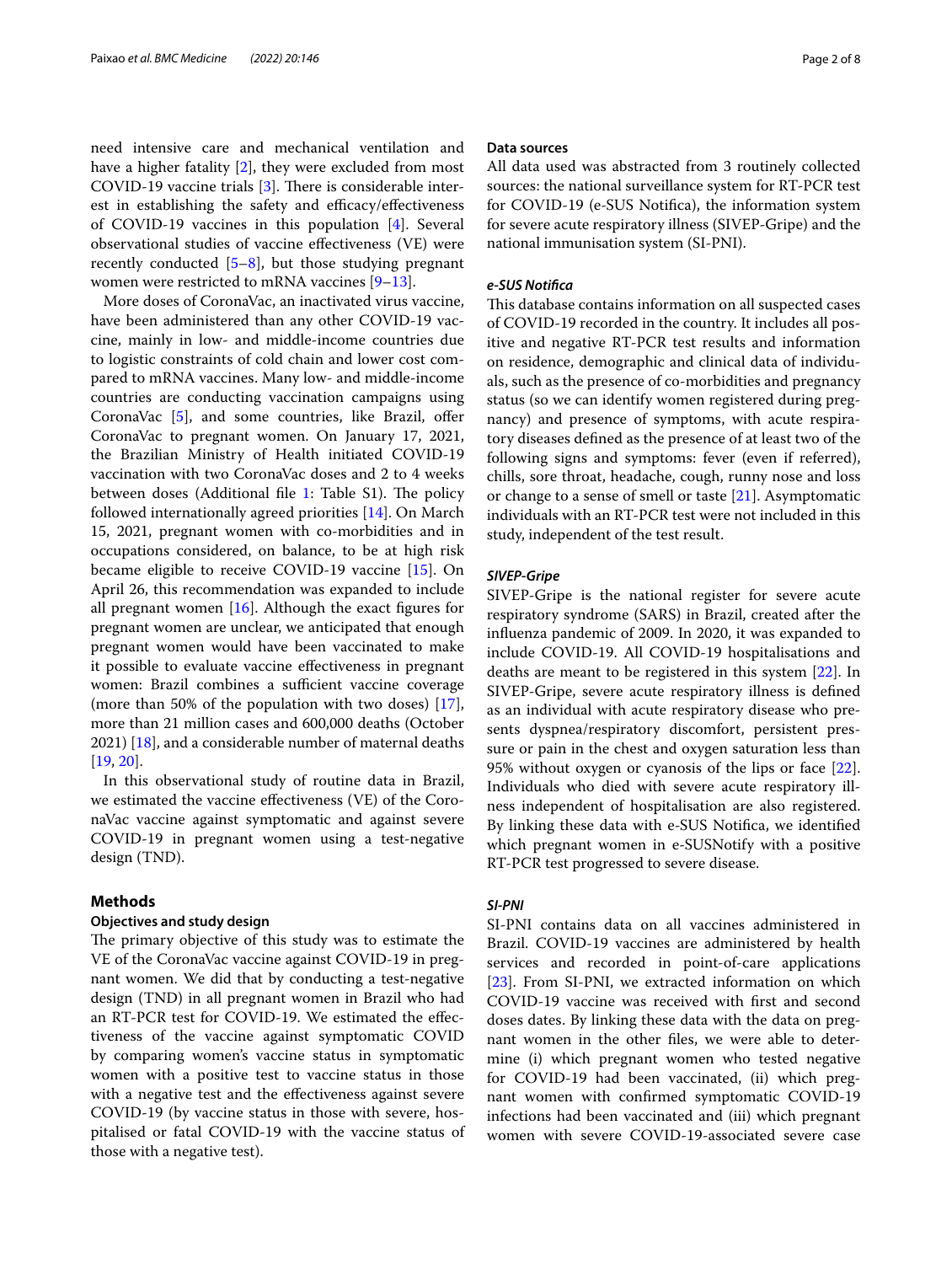had been vaccinated. We assumed that pregnant women whose records did not link to a SI-PNI vaccination record were not vaccinated.

All data were extracted on October 05, 2021, and made available by the Brazilian Ministry of Health. The information technology bureau of the Brazilian Ministry of Health provided pseudo-anonymised data with a common unique identifer that were used to link individuallevel records from the three databases (more details about linkage procedures are available at [https://vigivac.](https://vigivac.fiocruz.br/) [focruz.br/\)](https://vigivac.fiocruz.br/).

# **Study population**

All pregnant women with symptoms suggesting COVID-19, aged between 18 and 49 years in Brazil with a record of an RT-PCR test between March 15, 2021, and October 03, 2021, registered in e-SUS Notifca. Variants of concern have played an important role in the SARS-CoV-2 pandemic in Brazil. From March to July 2021, the gamma variant accounted for most of the SARS-CoV-2 isolates genotyped in Brazil; from August to October, the delta variant was predominant [\[24](#page-7-2)].

Testing for COVID-19 in Brazil is accessible to anyone through the universal public health system (SUS). Subjects who received any other COVID-19 vaccine were excluded: ChAdOx1 nCoV-19 or Ad26.COV2.S (Janssen/Johnson & Johnson) because these are not indicated for pregnant women in Brazil, and BNT162b2 (Pfizer) because numbers of women with complete regimen were too small to allow evaluation given they were only included in the Brazilian program more recently, and the long interval between doses. As a result, the study is restricted to evaluating CoronaVac vaccine efectiveness. The population consisted of symptomatic pregnant women who were tested with RT-PCR for COVID-19 classifed into 3 groups: RT-PCR test negative, RT-PCR test positive with COVID-19 symptoms and RT-PCR test positive with severe COVID-19. The study population in the TND included all symptomatic women with an RT-PCR irrespective of the test result.

#### **Defnition of outcome, cases and controls**

The primary outcome was a positive RT-PCR test in a symptomatic subject. Cases were defned as all symptomatic women in the study population with an RT-PCR test result from a respiratory sample collected within 10 days after the onset of symptoms and who did not have a positive RT-PCR test result in the preceding 90 days. We also calculated VE against severe COVID-19, identifed through notifcation to SIVEP-Gripe or with a register of hospitalisation or death in the e-SUS record. Controls were defned as all women in the study population with a negative RT-PCR test result and no positive RT-PCR

test in the previous 90 days or in the subsequent 14 days. The test date was defined as either the date of collecting a respiratory specimen or the date of the case registration (when the test date was missing).

#### **Exposure defnition**

The exposure studied was vaccination with CoronaVac. This was classified into partially vaccinated ( $\geq$  14 days after the frst dose and before receipt of the second dose at the time of RT-PCR testing) and fully vaccinated ( $\geq 14$ days after the second dose at the time of RT-PCR testing). We also calculated effectiveness in the period  $< 14$  days since vaccination as the vaccine is expected to have no or limited efectiveness in the frst 13 days since vaccination. This was used as a test as high effectiveness or increased risk during this period might indicate unmeasured bias or confounding. The reference group for vaccination status was the women who did not receive a frst vaccine dose before the date of sample collection.

#### **Covariates**

Several risk factors may be associated with both the likelihood of the exposure (i.e. receiving a vaccine) and the likelihood of receiving an RT-PCR SARS-CoV-2 test. These include age, ethnicity, co-morbidities status, geog-raphy location, index of deprivation [[25](#page-7-3)], time (reflecting changes in vaccination policy and disease circulation) and presence of a previous COVID-19 notifcation as this may be related to vaccination the risk of a second COVID-19 infection. We extracted information on these potential confounders from the e-SUS Notifca.

# **Statistical analyses**

The test-negative design is a type of case-control study in which the study population consist of the population tested, and controls are selected from those who have a negative test [\[26](#page-7-4)]. Accordingly, it was analysed using the standard methods for case-control studies [\[26](#page-7-4), [27](#page-7-5)]. Logistic regression was used to estimate the odds of vaccination with CoronaVac in RT-PCR test confrmed cases compared with those who tested negative and the odds of vaccination in the severe cases compared to those who tested negative. Individuals only contributed their frst positive test result from March 15, 2021 (when the vaccination programme was recommended for pregnant women nationally). Week of RT-PCR test was included in the regression models because of the variations over time in both COVID-19 incidence and vaccine delivery in Brazil. We also adjusted for age  $($   $20, 20-34, \geq 35)$ , ethnicity (white, mixed brown, black and others), presence of registered co-morbidities, geography (region) and index of deprivation (quintile). Only those with complete information were included in the adjusted analyses.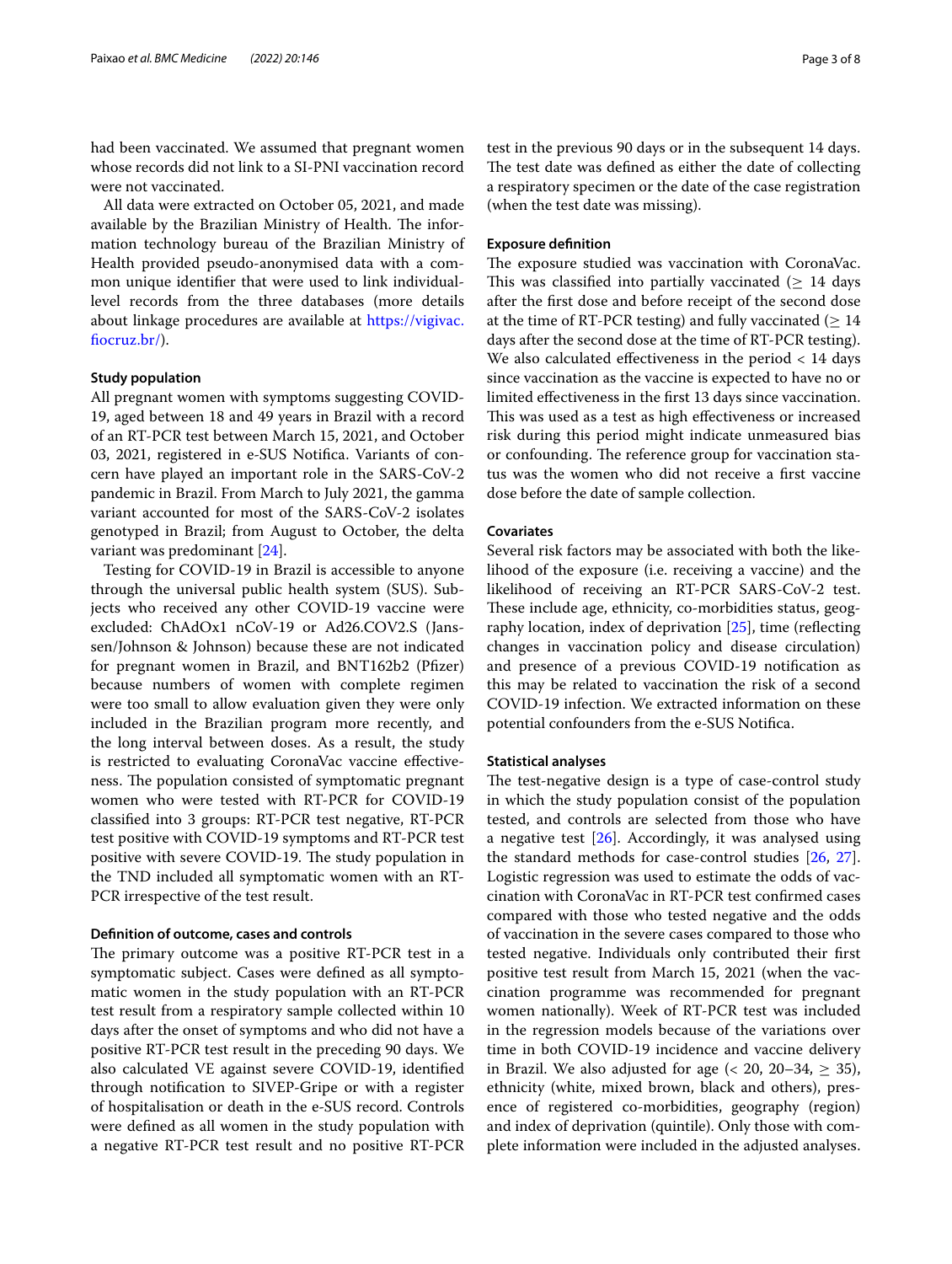

<span id="page-3-0"></span>We estimated the VE as one minus the corresponding odds ratio (OR), obtained from a model including the described covariates, expressed as a percentage. Numbers were not sufficient so far to estimate interactions with time since vaccination or variants. We calculated the number of expected deaths in vaccinated women by applying the case fatality rate among the unvaccinated cases to the vaccinated cases, assuming age and presence of co-morbidities were similar.

Data analyses were performed in Stata version 17.0.

This study analysed de-identified data and was approved by the National Ethics committee (CONEP) (CAAE registration no. 50199321.9.0000.0040).

# **Results**

During the study period, 95,738 symptomatic suspected cases of COVID-19 among pregnant women were registered in the Brazilian surveillance system e-SUS Notify. Of those, 50,819 (53.1%) had an RT-PCR SARS-CoV-2 test, and the results were available for 30,947 (60.9%) samples. After exclusions, 19,838 subjects were included in the analysis: 7424 (37.4%) were test-positive, and 12,414 (62.6%) were test-negative. Of the 7424 with a positive test, 588 (7.9%) were severe, and 84 (1.1%) died (Fig. [1\)](#page-3-0). Table [1](#page-4-0) shows the characteristics of the cases and controls. Characteristics more frequent in cases are those

that increase the risk of COVID-19: being unvaccinated (92.7%) vs controls (test negative 88.0%), being older and having co-morbidities. Notably, 165 (16.6%) out of all women with a single dose of CoronaVac had not received a second dose after the recommended interval between doses (4 weeks).

The odds of testing positive among those receiving only the frst dose with at least 14 days between the frst dose and the date of RT-PCR (partially vaccinated) was 0.94  $(95\% \text{ CI } 0.76-1.18)$ . Therefore, the VE in this group was low and not statistically signifcant 5.02 (95% CI −18.22– 23.69). For those receiving two doses with at least 14 days between the second dose and the date of RT-PCR (fully vaccinated), the odds of testing positive was 0.59 (95% CI  $0.47-0.72$ ). The estimated adjusted VE in the fully vaccinated group against symptomatic COVID-19 was 41.0% (95% CI 27.1 to 52.2) (Table [2\)](#page-5-0).

The adjusted estimate for severe COVID-19 was an odds ratio of 0.32 (95% CI 0.13–0.80), corresponding to 67.7 (95% CI 20.0–87.0) VE for those partially vaccinated. The adjusted odds ratio for those fully vaccinated was 0.14 (95% CI 0.05–0.40), and vaccine efectiveness was 85.4 (95% CI 59.4–94.8) for fully vaccinated women (Table [2](#page-5-0)). No deaths occurred among partially or fully vaccinated pregnant women when four would have been expected.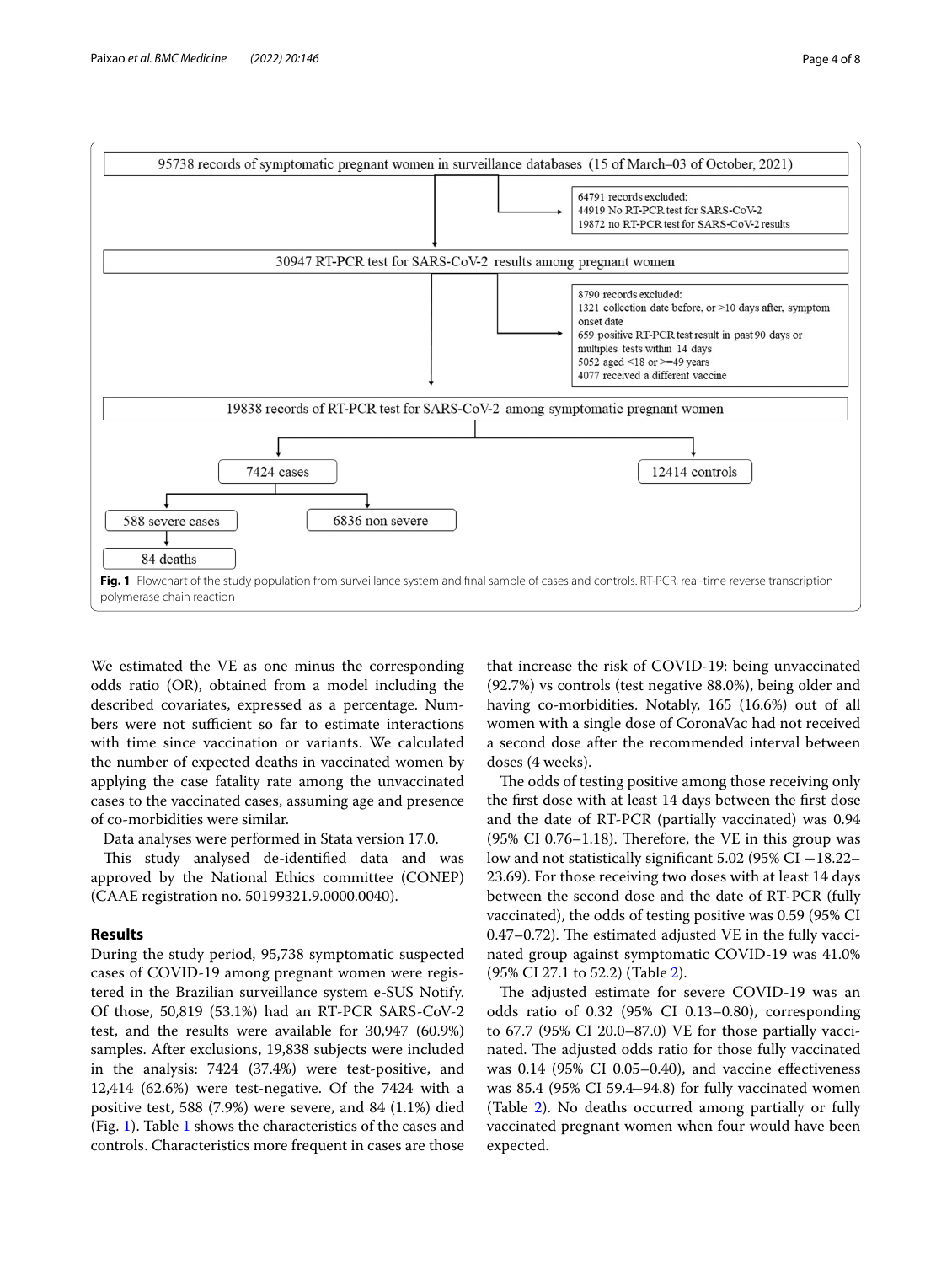<span id="page-4-0"></span>**Table 1** Characteristics of cases and controls in pregnant women aged 18–49 years in Brazil

| <b>Characteristics</b>                                | <b>Test positive</b>         | Test negative  |  |
|-------------------------------------------------------|------------------------------|----------------|--|
| <b>Vaccination status</b>                             |                              |                |  |
| Not vaccinated                                        | 6886 (92.75)                 | 10,919 (87.96) |  |
| Single dose, within 0-13 days                         | 169 (2.28)                   | 284 (2.29)     |  |
| Single dose, $\geq$ 14 days                           | 156 (2.10)                   | 386 (3.11)     |  |
| Two doses, within 0-13 days                           | 45 (0.61)                    | 192 (1.55)     |  |
| Two doses, $\geq$ 14 days                             | 168 (2.26)                   | 633 (5.10)     |  |
| Age group                                             |                              |                |  |
| < 20                                                  | 406 (5.47)                   | 940 (7.57)     |  |
| $20 - 34$                                             | 5606 (75.51)                 | 9629 (77.57)   |  |
| $35+$                                                 | 1412 (19.02)                 | 1845 (14.86)   |  |
| Missing                                               |                              |                |  |
| Self-reported race                                    |                              |                |  |
| White                                                 | 2787 (43.75)                 | 5226 (47.93)   |  |
| Mixed Brown                                           | 3085 (48.43)                 | 4830 (44.30)   |  |
| Black                                                 | 390 (6.12)                   | 689 (6.32)     |  |
| Others                                                | 108 (1.70)                   | 158 (1.45)     |  |
| Missing                                               | 1054                         | 1511           |  |
| <b>Reported co-morbidities</b>                        |                              |                |  |
| Yes                                                   | 554 (7.46)                   | 767 (6.18)     |  |
| No                                                    | 6870 (92.54)                 | 11,647 (93.82) |  |
| Missing <sup>a</sup>                                  |                              |                |  |
| Previous COVID-19-like event notified to surveillance |                              |                |  |
| Yes                                                   | 2447 (32.96)                 | 5145 (41.45)   |  |
| No                                                    | 4977 (67.04)                 | 7269 (58.55)   |  |
| Missing                                               |                              |                |  |
| <b>Brazilian Deprivation Index</b>                    |                              |                |  |
| 1 (most deprived)                                     | 1940 (26.13)                 | 3634 (29.29)   |  |
| $\overline{2}$                                        | 1638 (22.07)                 | 2949 (23.77)   |  |
| 3                                                     | 1502 (20.23)                 | 2269 (18.29)   |  |
| 4                                                     | 1293 (17.42)                 | 2039 (16.43)   |  |
| 5 (less deprived)                                     | 1050 (14.15)                 | 1518 (12.23)   |  |
| Missing                                               | 1                            | 5              |  |
| <b>Region of residence</b>                            |                              |                |  |
| North                                                 | 349 (4.70)                   | 623 (5.02)     |  |
| Northeast                                             | 1663 (22.40)<br>2244 (18.08) |                |  |
| South                                                 | 734 (9.89)                   | 2136 (17.21)   |  |
| Southeast                                             | 3981 (53.62)                 | 6444 (51.92)   |  |
| Midwest                                               | 697 (9.39)                   | 965 (7.77)     |  |
| Missing                                               |                              | 2              |  |

<sup>a</sup> Those who reported only pregnancy as a condition were considered without co-morbidities

The odds of testing positive among vaccinated women during the 13 days after the frst dose was 1.35 (95% CI 1.09–1.68) compared with those unvaccinated. The corresponding estimate for severe COVID-19 was 1.42 (0.83–2.43), indicating an unexpected increase in

the risk of COVID-19 and severe COVID-19 among the vaccinated during this initial period.

# **Discussion**

In this investigation of CoronaVac VE in pregnant women, we found that a single dose of the Corona-Vac vaccine ofered no protection against symptomatic COVID-19; two doses were 41% efective against symptomatic COVID-19 and 85% efective against severe COVID-19. No deaths occurred among partially or fully vaccinated women when four were expected. About 17% of vaccinated women did not get a second dose as prescribed by the time they were tested.

We found that two doses of CoronaVac administered in pregnant women were overall efective against symptomatic COVID-19 of 41%. This estimate is much lower than the efectiveness of 78 to 96% reported for pregnant women who received the mRNA vaccine BNT162b2 in Israel [[9,](#page-6-6) [10](#page-6-17)]. CoronaVac VE has varied in diferent settings. The VE observed in this study is also lower than efficacy estimated in the general population in Chile  $[5]$  $[5]$ and Turkey studies  $[28]$  $[28]$  but comparable with effectiveness of 53% [[29](#page-7-7)] reported for the general population, 47% [[8\]](#page-6-5) from elderly people and 38% among health care workers in Brazil [[30](#page-7-8)]. However, this last group is highly exposed to COVID-19; therefore, vaccine efectiveness may be lower. The difference between our findings and those in the literature might be a result of several factors, including the interval between doses, risk of infection in the community, the predominant variant circulating during the study periods or pregnancy status. Pregnancy promotes resistance to generating proinfammatory antibodies compared to non-pregnant women, suggesting that pregnant women may not respond to some vaccines as efectively [[31,](#page-7-9) [32](#page-7-10)]. We did not investigate biological mechanisms; further investigation is required to establish whether the lower efectiveness found is due to immunological changes during pregnancy. In contrast with other COVID-19 vaccines, such as the BNT162b2, which confers protection after the frst dose [\[33\]](#page-7-11), CoronaVac was efective against symptomatic COVID-19 only after a complete regimen. This was also found in the older population in Brazil  $[8]$ . Since case fatality in pregnancy is higher than in the general population, the same level of protection would prevent more deaths in pregnant women.

This study has strengths and limitations. As a strength, it used rich, routinely collected data from Brazil, recognised as high quality  $[34]$  $[34]$ . By using the TND, we have minimised bias related to access to health care, the occurrence of symptoms and health-seeking behaviour. In most populations, strong pressures have infuenced who got tested for COVID-19. These biases can mean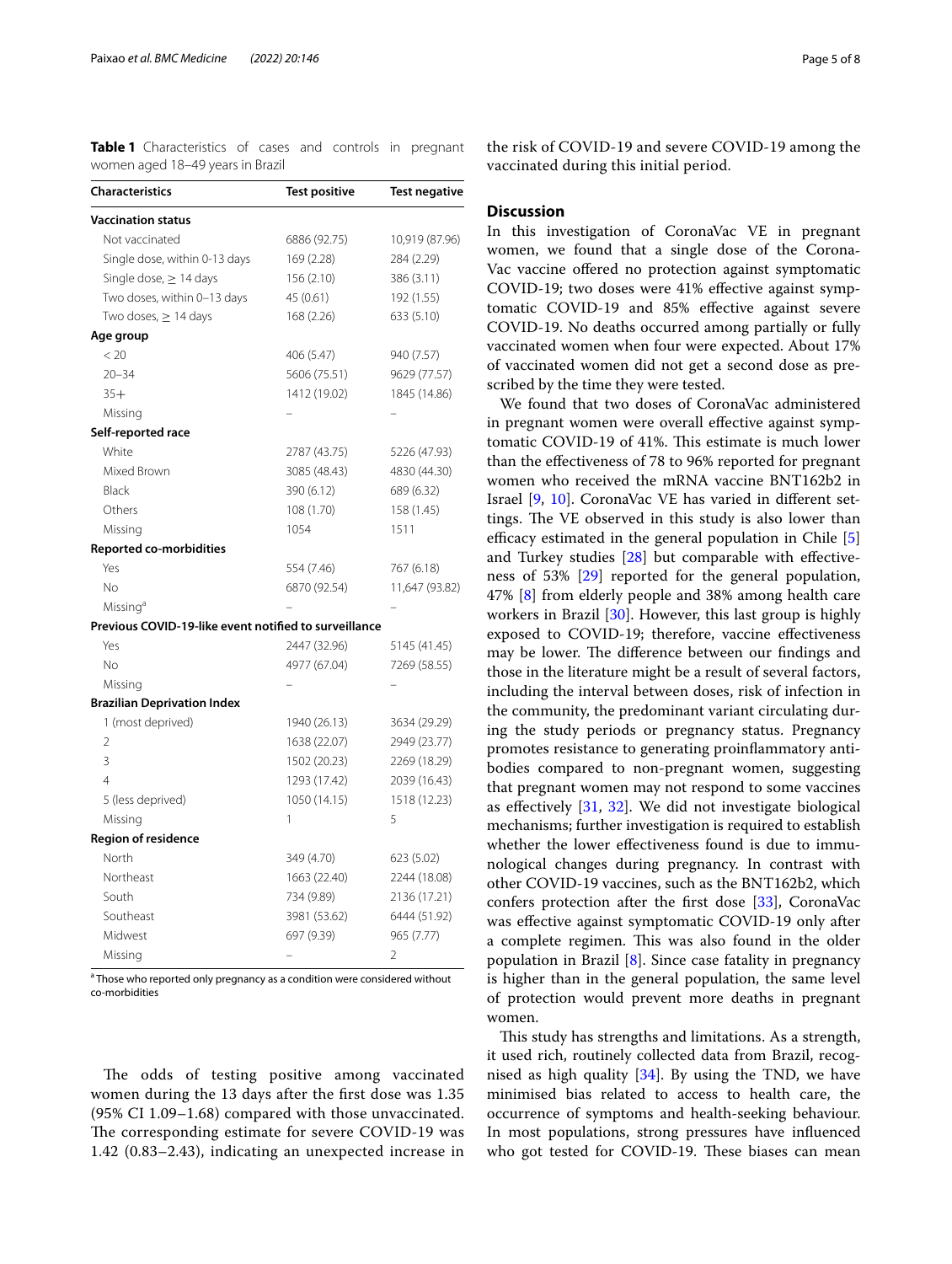<span id="page-5-0"></span>**Table 2** Efectiveness of CoronaVac against symptomatic and severe COVID-19, among pregnant women aged 18–49 years in Brazil (comparison of symptomatic and severe cases with test-negative controls)

| Sinovac-CoronaVac                           |                                   |                                                |                                        |                             |                 |  |  |
|---------------------------------------------|-----------------------------------|------------------------------------------------|----------------------------------------|-----------------------------|-----------------|--|--|
| <b>Vaccination status</b>                   | Unadjusted odds<br>ratio (95% CI) | Unadjusted <sup>#</sup> odds<br>ratio (95% CI) | <b>Adjusted odds</b><br>ratio (95% CI) | Adjusted* VE% (95% CI)      | <i>p</i> -value |  |  |
| <b>Symptomatic COVID-19</b>                 |                                   |                                                |                                        |                             |                 |  |  |
| Unvaccinated                                | Ref                               | Ref                                            | Ref                                    | Ref                         |                 |  |  |
| One dose $<$ 13 days                        | $0.94(0.77 - 1.14)$               | $1.35(1.10 - 1.66)$                            | $1.35(1.09 - 1.68)$                    | $\overline{\phantom{m}}$    | 0.006           |  |  |
| Partially vaccinated (one dose $> 14$ days) | $0.64(0.53 - 0.77)$               | $1.00(0.82 - 1.22)$                            | $0.94(0.76 - 1.18)$                    | $5.02$ ( $-18.22 - 23.69$ ) | 0.645           |  |  |
| Two doses $> 14$ days                       | $0.42(0.35 - 0.50)$               | $0.69(0.57 - 0.83)$                            | $0.59(0.47 - 0.72)$                    | 40.97 (27.07 - 52.22)       | < 0.001         |  |  |
| Severe COVID-19                             |                                   |                                                |                                        |                             |                 |  |  |
| Unvaccinated                                | Ref                               | Ref                                            | Ref                                    | Ref                         |                 |  |  |
| One dose $<$ 13 days                        | $1.38(0.87 - 2.19)$               | $1.64(1.01 - 2.65)$                            | $1.42(0.83 - 2.43)$                    | $\overline{\phantom{m}}$    | 0.192           |  |  |
| Partially vaccinated (one dose $> 14$ days) | $0.30(0.13 - 0.69)$               | $0.38(0.16 - 0.87)$                            | $0.32(0.13 - 0.80)$                    | 67.74 (20.00-87.00)         | 0.015           |  |  |
| Two doses $\geq$ 14 days                    | $0.15(0.06 - 0.37)$               | $0.20(0.08 - 0.50)$                            | $0.14(0.05 - 0.40)$                    | 85.39 (59.44 - 94.80)       | < 0.001         |  |  |

*VE* Vaccine efectiveness

\* Adjusted for: Age, race, co-morbidities, region of residency, IBP and time

# Adjusted for time

that those who get tested and test positive for SARS-CoV-2 may not be a random sample of all cases in the population. The assumption that underlies the TND is that people who seek testing and manage to get tested would be infuenced by similar pressures regardless of vaccine status and the test outcome [\[26](#page-7-4)]; thus, biases will 'cancel out', and relatively unbiased estimates of efect can be obtained [\[26](#page-7-4), [27](#page-7-5)].

On the other hand, our study is subject to potential residual confounding and bias as is the case in most observational studies. The fact that the risk of COVID-19 increased in vaccinated women in the 2 weeks after the frst dose is not biologically plausible and may indicate residual bias/confounding, which could lead to an underestimation of VE. A potential explanation for this would be if vaccinated subjects feel safer than unvaccinated subjects, such that unvaccinated subjects are more likely to seek testing for a symptom (not caused by COVID-19) that would not lead a vaccinated subject to test. This would result in a higher proportion of negative tests among the unvaccinated, leading to an apparent estimated increase in risk in the vaccinated, underestimating VE. Other potential explanations are that the process of accessing vaccination itself, e.g. use public transport, increased the risk of infection, or that recently vaccinated women, believing themselves to be reduced protective measures, leading to a peak of infection shortly after vaccination. A limitation intrinsic to the use and availability of secondary data is the limited choice of covariates and the potential for misclassifying vaccine status due to linkage failure.

We did not assess vaccination safety as data necessary for this assessment was not available. However, the

adjuvant used in CoronaVac is commonly used in many other vaccines, such as against Hepatitis B and Tetanus, with a well-documented safety profle among pregnant women [\[35\]](#page-7-13). Previous evidence of the safety of inactivated vaccines for other pathogens and using this adjuvant is reassuring [\[35\]](#page-7-13).

We note that an alarming 17% of the study sample with a single dose of CoronaVac did not take the second dose after the recommended maximum interval (4 weeks). This has important repercussions for public health authorities, highlighting the importance of actively searching those delaying the second doses and promoting opportunities to vaccinate these women during regular prenatal care appointments. It is also important to explore the VE for the BNT162b2 vaccine among pregnant women in Brazil. If the results were similar to those observed in Israel, it seems reasonable to offer pregnant women vaccination using mRNA vaccines, followed by inactivated vaccines as the second option. Efficacy must continue to be monitored, in pregnant women as well as other groups, as new variants occur.

# **Conclusions**

This study involved pregnant women in a setting that combines high disease burden and elevated COVID-19-related maternal related deaths. In this setting, we found that a complete regimen of CoronaVac was 41% efective in preventing symptomatic COVID-19 and 85% efective in preventing severe COVID-19 disease in pregnant women.

#### **Abbreviations**

CONEP: National Ethics Committee; TND: Test-negative design; SUS: Universal Public Health System (Sistema Único de Saúde); VE: Vaccine efectiveness.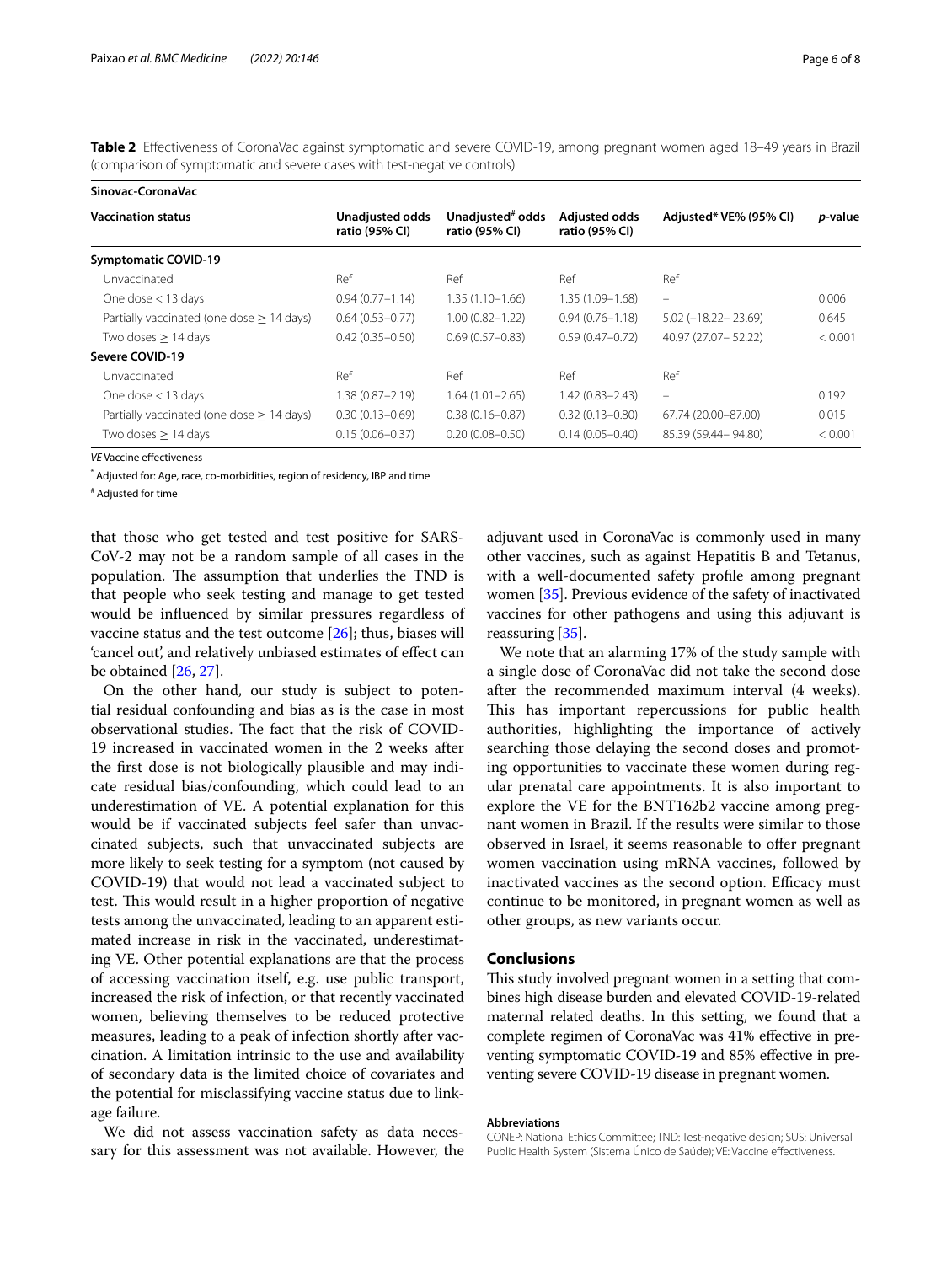# **Supplementary Information**

The online version contains supplementary material available at [https://doi.](https://doi.org/10.1186/s12916-022-02353-w) [org/10.1186/s12916-022-02353-w.](https://doi.org/10.1186/s12916-022-02353-w)

<span id="page-6-8"></span>**Additional fle 1. Table S1.** Vaccination plan in Brazil.

#### **Acknowledgements**

GLW, MLB, and MB-N are research fellows from CNPq, the Brazilian National Research Council. GLW acknowledges the support from FAPERJ (Carlos Chagas Filho Foundation for Supporting Research in the State of Rio de Janeiro, E-26/210.180/2020).

#### **Authors' contributions**

ESP, NP, MLB and MBN developed the study concept. VAO, TCS, JBJ, TMM, GP and MBN acquired, treated and linked the data. KLMW, FJOA, EPPJ, VO, GLW, LCR and VSB contributed to the data analyses and interpretation of the results. VAO, KLMW and TCS vouched for the data analyses. ESP wrote the frst draft. All authors decided to publish and revised the manuscript and approved the fnal version. All authors read and approved the fnal manuscript.

#### **Funding**

This study is part of the VigiVac Fiocruz program, partially supported by a donation from the "Fazer o bem faz bem" program. EPS is funded by the Wellcome Trust [grant number 213589/Z/18/Z]. The funders had no role in the study design, analysis, decision to publish or preparation of the manuscript.

This research was funded in part by the Wellcome Trust. For the purpose of open access, the authors have applied a CC BY public copyright licence to any author-accepted manuscript version arising from this submission.

#### **Availability of data and materials**

Importantly, restrictions apply to the availability of these data. Our agreement with MoH for accessing the databases patently denies authorisation of access to a third party. Any request for assessing the databases must be addressed to the Brazilian MoH.

# **Declarations**

#### **Ethics approval and consent to participate**

This study was approved by the National Ethics committee (CONEP) (CAAE registration no. 50199321.9.0000.0040).

#### **Consent for publication**

Not applicable.

#### **Competing interests**

The authors declare that they have no competing interests. VO, VB, MB, and MB-N are employees from Fiocruz, a federal public institution, which manufactures Vaxzevria in Brazil, through a full technology transfer agreement with AstraZeneca. Fiocruz allocates all its manufactured products to the Ministry of Health for the public health service (SUS) use.

#### **Author details**

<sup>1</sup> London School of Hygiene and Tropical Medicine, London WC1E 7HT, UK.<br><sup>2</sup>Center of Data and Knowledge Integration for Health (CIDACS). Goncalo <sup>2</sup> Center of Data and Knowledge Integration for Health (CIDACS), Gonçalo Moniz Institute, Oswaldo Cruz Foundation, Salvador, Bahia, Brazil. <sup>3</sup>LIB and LEITV Laboratories, Instituto Gonçalo Moniz, Fiocruz, Salvador, Bahia, Brazil. <sup>4</sup>Universidade Federal da Bahia, Salvador, Bahia, Brazil. <sup>5</sup>Universidade Federal de Ouro Preto, Ouro Preto, Brazil. <sup>6</sup>Tropical Medicine Centre, Fiocruz School of Government Brasília, University of Brasília, Brasília, Brazil. <sup>7</sup>Instituto de Medicina Social, Universidade do Estado do Rio de Janeiro, Rio de Janeiro, Brazil. <sup>8</sup>Instituto de Estudos em Saúde Coletiva, Universidade Federal do Rio de Janeiro, Rio de Janeiro, Brazil.

#### Received: 26 November 2021 Accepted: 24 March 2022 Published online: 05 April 2022

#### **References**

- <span id="page-6-0"></span>Abu-Raya B, Michalski C, Sadarangani M, Lavoie PM. Maternal immunological adaptation during normal pregnancy. Frontiers in Immunology. 2020;11:2627.
- <span id="page-6-1"></span>2. Allotey J, Stallings E, Bonet M, et al. Clinical manifestations, risk factors, and maternal and perinatal outcomes of coronavirus disease 2019 in pregnancy: living systematic review and meta-analysis. Bmj. 2020;1:370.
- <span id="page-6-2"></span>3. BioNTech SE. Study to evaluate the safety, tolerability, and immunogenicity of SARS CoV-2 RNA vaccine candidate (BNT162b2) against COVID-19 in healthy pregnant women 18 years of age and older; 2021.
- <span id="page-6-3"></span>4. Duarte G, Coutinho CM, Rolnik DL, Quintana SM, Rabelo e Silva AC, Poon LC, et al. Perspectives on administration of COVID-19 vaccine to pregnant and lactating women: a challenge for low-and middle-income countries. AJOG Global Reports. 2021;1(4):100020.
- <span id="page-6-4"></span>5. Jara A, Undurraga EA, González CJ, et al. Efectiveness of an inactivated SARS-CoV-2 vaccine in Chile. N Engl J Med. 2021;385:875–84.
- 6. Thompson MG, Stenehjem E, Grannis S, et al. Efectiveness of COVID-19 vaccines in ambulatory and inpatient care settings. N Engl J Med. 2021;385:1355–271.
- 7. Lopez Bernal J, Andrews N, Gower C, Robertson C, et al. Efectiveness of the Pfzer-BioNTech and Oxford-AstraZeneca vaccines on COVID-19 related symptoms, hospital admissions, and mortality in older adults in England: test negative case-control study. BMJ. 2021;373:n1088. <https://doi.org/10.1136/bmj.n1088>.
- <span id="page-6-5"></span>8. Ranzani OT, Hitchings MDT, Dorion M, et al. Efectiveness of the CoronaVac vaccine in older adults during a gamma variant associated epidemic of Covid-19 in Brazil: test negative case-control study. BMJ. 2021;374:n2015. <https://doi.org/10.1136/bmj.n2015>.
- <span id="page-6-6"></span>Dagan N, Barda N, Biron-Shental T, et al. Effectiveness of the BNT162b2 mRNA COVID-19 vaccine in pregnancy. Nat Med. 2021;27(10):1693–5. <https://doi.org/10.1038/s41591-021-01490-8>.
- <span id="page-6-17"></span>10. Goldshtein I, Nevo D, Steinberg DM, et al. Association between BNT162b2 vaccination and incidence of SARS-CoV-2 infection in pregnant women. JAMA. 2021;326(8):728–35. [https://doi.org/10.1001/jama.2021.11035.](https://doi.org/10.1001/jama.2021.11035)
- 11. Bleicher I, Kadour-Peero E, Sagi-Dain L, Sagi S. Early exploration of COVID-19 vaccination safety and efectiveness during pregnancy: interim descriptive data from a prospective observational study. Vaccine. 2021;39(44):6535–8. [https://doi.org/10.1016/j.vaccine.2021.09.043.](https://doi.org/10.1016/j.vaccine.2021.09.043)
- 12. Butt AA, Chemaitelly H, Al Khal A, et al. SARS-CoV-2 vaccine efectiveness in preventing confrmed infection in pregnant women. J Clin Invest. 2021;131(23):e-153662.<https://doi.org/10.1172/JCI153662>.
- <span id="page-6-7"></span>13. Dagan N, Barda B-SN, et al. Efectiveness of the BNT162b2 mRNA COVID-19 vaccine in pregnancy. Nature Medicine. 2021;27(10):1693–5.
- <span id="page-6-9"></span>14. Brazilian Ministry of Health. Campanha Nacional de Vacinação contra a Covid-1. Décimo oitavo informe técnico. [https://www.gov.br/saude/pt](https://www.gov.br/saude/pt-br/media/pdf/2021/maio/17/sei_ms-0020581086-anexo18o-informe-1.pdf) [br/media/pdf/2021/maio/17/sei\\_ms-0020581086-anexo18o-informe-1.](https://www.gov.br/saude/pt-br/media/pdf/2021/maio/17/sei_ms-0020581086-anexo18o-informe-1.pdf) [pdf.](https://www.gov.br/saude/pt-br/media/pdf/2021/maio/17/sei_ms-0020581086-anexo18o-informe-1.pdf) Accessed 01 Oct 2021.
- <span id="page-6-10"></span>15. Brazilian Ministry of Health. Nota Técnica N° 1/2021-DAPES/SAPS/MS - Vaccination for pregnant and postpartum women with comorbities. 2021. [https://portaldeboaspraticas.if.focruz.br/wpcontent/uploads/](https://portaldeboaspraticas.iff.fiocruz.br/wpcontent/uploads/2021/03/NT-vacinacao-gestantes-peurperas-e-lactantes.pdf) [2021/03/NT-vacinacao-gestantes-peurperas-e-lactantes.pdf](https://portaldeboaspraticas.iff.fiocruz.br/wpcontent/uploads/2021/03/NT-vacinacao-gestantes-peurperas-e-lactantes.pdf). Accessed 01 Oct 2021.
- <span id="page-6-11"></span>16. Brazilian Ministry of Health. Nota Técnica N° 467/2021-CGPNI/DEIDT/ SVS/MS - Vaccination for pregnant and postpartum women without comorbidities. 2021 (https://portaldeboaspraticas.iff.fiocruz.br/wpcon [tent/uploads/2021/04/nota-tecnica-467-2021-cgpni-deidt-svs-ms.pdf](https://portaldeboaspraticas.iff.fiocruz.br/wpcontent/uploads/2021/04/nota-tecnica-467-2021-cgpni-deidt-svs-ms.pdf))
- <span id="page-6-12"></span>17. Brazilian Ministry of Health. COVID-19 Vacinação Doses Aplicadas. [https://](https://qsprod.saude.gov.br/extensions/demas_c19vacina/demas_c19vacina.html) [qsprod.saude.gov.br/extensions/demas\\_c19vacina/demas\\_c19vacina.](https://qsprod.saude.gov.br/extensions/demas_c19vacina/demas_c19vacina.html) [html.](https://qsprod.saude.gov.br/extensions/demas_c19vacina/demas_c19vacina.html) Accessed 01 Oct 2021.
- <span id="page-6-13"></span>18. Worldmeters. Coronavirus update (live) COVID-19 virus pandemic. 2021. [https://www.worldometers.info/coronavirus/.](https://www.worldometers.info/coronavirus/) Accessed 01 Oct 2021.
- <span id="page-6-14"></span>19. de Carvalho RC, Costa MCN, Teixeira MG, et al. Impact of COVID-19 pandemic on time series of maternal mortality ratio in Bahia, Brazil: analysis of period 2011–2020. BMC Pregnancy and Childbirth. 2021;21(1):1–7.
- <span id="page-6-15"></span>20. Takemoto MLS, Menezes MO, Andreucci CB, Nakamura-Pereira M, Amorim MMR, Katz L, et al. The tragedy of COVID-19 in Brazil: 124 maternal deaths and counting. Int J Gynaecol Obstet. 2020;151(1):154–6. <https://doi.org/10.1002/ijgo.13300>.
- <span id="page-6-16"></span>21. Brazilian Ministry of Health. e-SUS Notifca. [https://datasus.saude.gov.br/](https://datasus.saude.gov.br/notifica/) [notifica/.](https://datasus.saude.gov.br/notifica/) Accessed 01 Oct 2021.